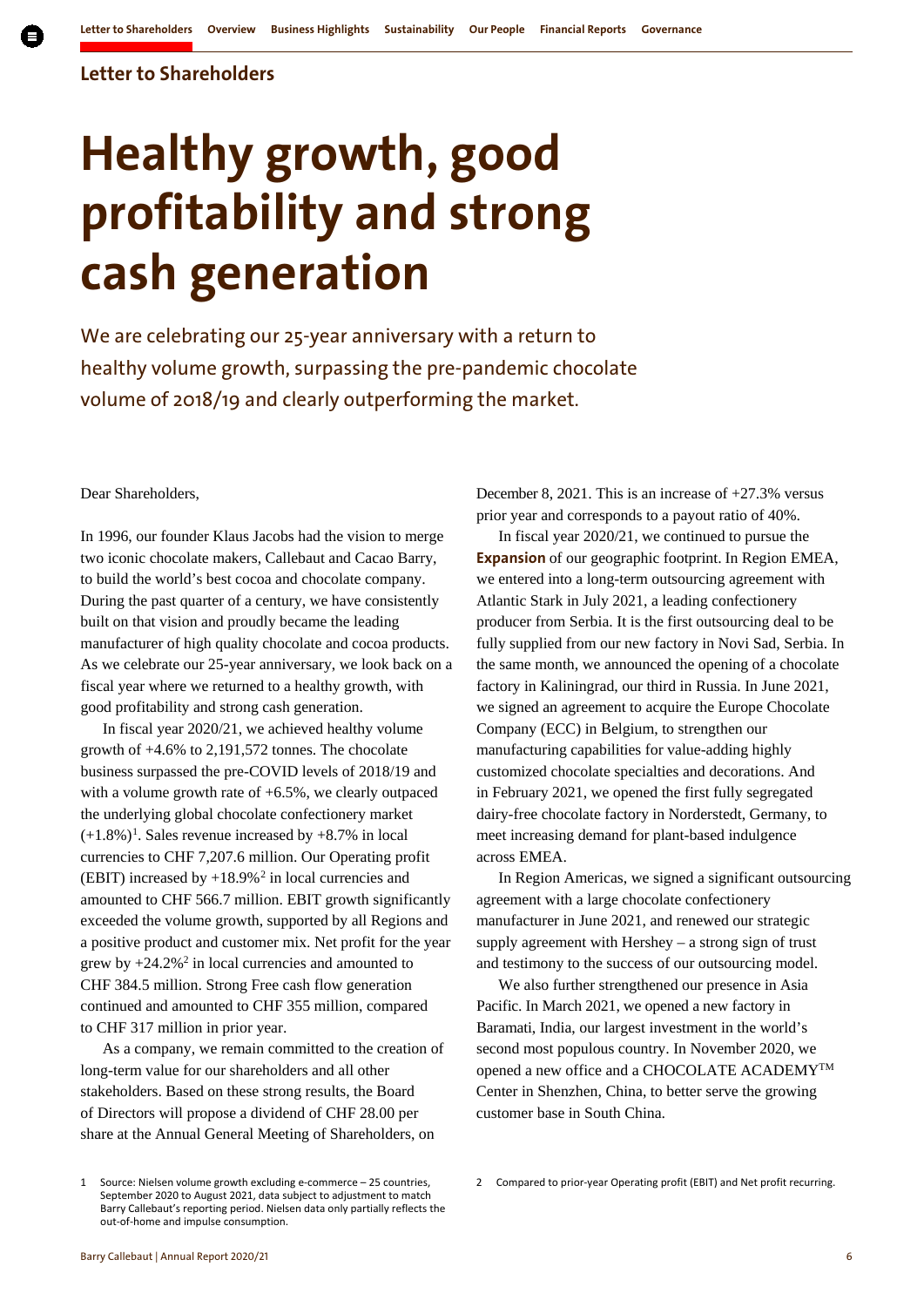# **Letter to Shareholders**



Chairman of the Board Patrick De Maeseneire and CEO Peter Boone.

**"By staying true to Klaus Jacobs' vision over the past 25 years, we have generated growth and long-term value for all our stakeholders."**

Patrick De Maeseneire, Chairman of the Board

**"'Smart growth' remains at the heart of our long-term strategy execution, with a clear focus on accelerating up the value ladder."**

Peter Boone, CEO